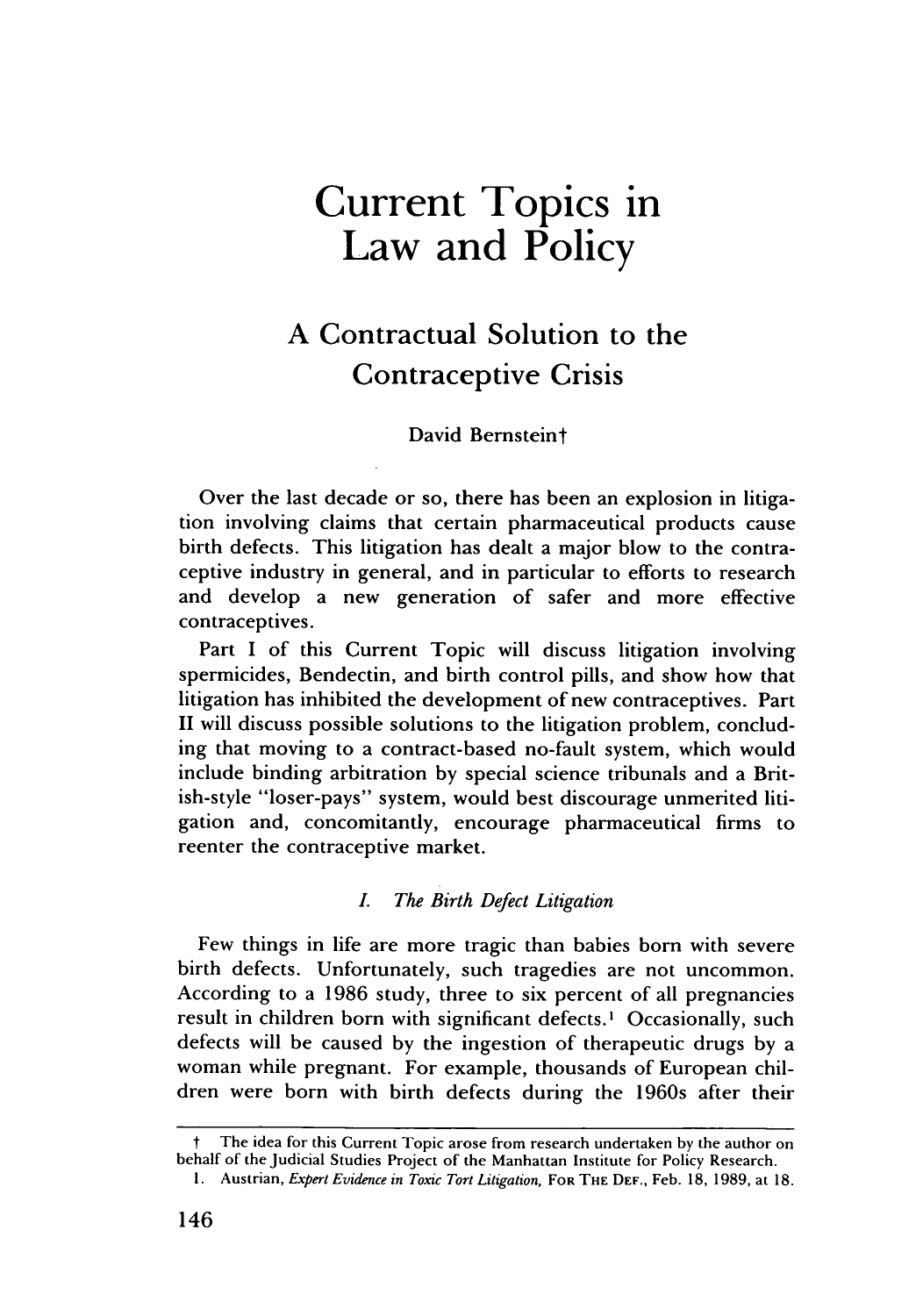mothers took the drug Thalidomide for sleeping disorders. The examples of Thalidomide and other drugs known to cause birth defects, such as the acne drug Accutane, together with the publicity surrounding "DES daughters,"<sup>2</sup> have led parents of children born with birth defects to seek an identifiable, man-made cause for their children's suffering. That quest, combined with some dubious scientific evidence and the prospect of large compensatory and punitive awards, has resulted in lawsuits against manufacturers of Bendectin, spermicides, and oral contraceptives.

#### *A. Bendectin*

In **1957,** Merrell Dow introduced Bendectin, a drug designed to alleviate the symptoms of pregnant women suffering from morning sickness. Thirty-three million women used the drug during pregnancy. Reports began to surface, however, that some women who had taken Bendectin during pregnancy gave birth to babies with defects similar to those that resulted from the use of Thalidomide.3 Merrell Dow (then known as Richardson-Merrell) soon faced dozens of lawsuits asking for compensation for injuries allegedly caused **by** Bendectin. The first of these, *Mekdeci v. Merrell National Laboratories,4* was filed in **1977,** and the litigation continues to this day.

According to liability expert Peter Huber, "(t)hroughout [the Bendectin litigation], the overwhelming scientific consensus, in the **FDA** [(Food and Drug Administration)] and in all respectable scientific circles, had not moved an inch: Bendectin does not, in fact, cause birth defects."<sup>5</sup> Because of that consensus, Merrell Dow has

<sup>2.</sup> Scientists originally speculated that women whose mothers had taken the female sex hormone DES during pregnancy might suffer an epidemic of cancer and sterility. Billions of dollars of claims have been filed against the manufacturers of **DES** and millions have been paid out. Fortunately, it seems that the scientists' original projections were severely overblown, and that DES was not nearly as dangerous as first feared; some of the alleged victims may have been compensated prematurely. Until the full medical record is in, it will be hard to say how much of the litigation was justified. But at least in the case of **DES,** unlike those that will be discussed below, the general scientific commu- nity thought at one time that it was dealing with an ultra-hazardous substance. *The Medical Record on DES Emerges After Years of Research and Anxiety,* N.Y. Times, Apr. 9, 1989, at E26.

<sup>3.</sup> According to defense lawyer Mark Austrian, a *National Enquirer* article actually referred to Bendectin as "a new Thalidomide." Austrian, *Defense Lawyer's Perspective: Justice Prevails in Litigation* 4 Civ. Trial Manual (BNA) 533, 534 (Jan. 1988).

<sup>4. 711</sup> F.2d 1510 **(11th** Cir. 1983).

<sup>5.</sup> P. HUBER, LIABILITY: THE **LEGAL** REVOLUTION **AND** ITS **CONSEQUENCES** 102 (1988). In Richardson v. Richardson-Merrell, 649 F. Supp. 799 (D.D.C. 1986), *aff'd,* 857 F.2d 823 (D.C. Cir. 1988), cert. denied, 110 S. Ct. 218 (1989), Judge Thomas Penfield Jackson added: "Though [plaintiff's expert] may disagree, there is now a universal scientific consensus that Bendectin has not been shown to be a teratogen." *Id.* at 803. According to defense lawyer Mark Austrian: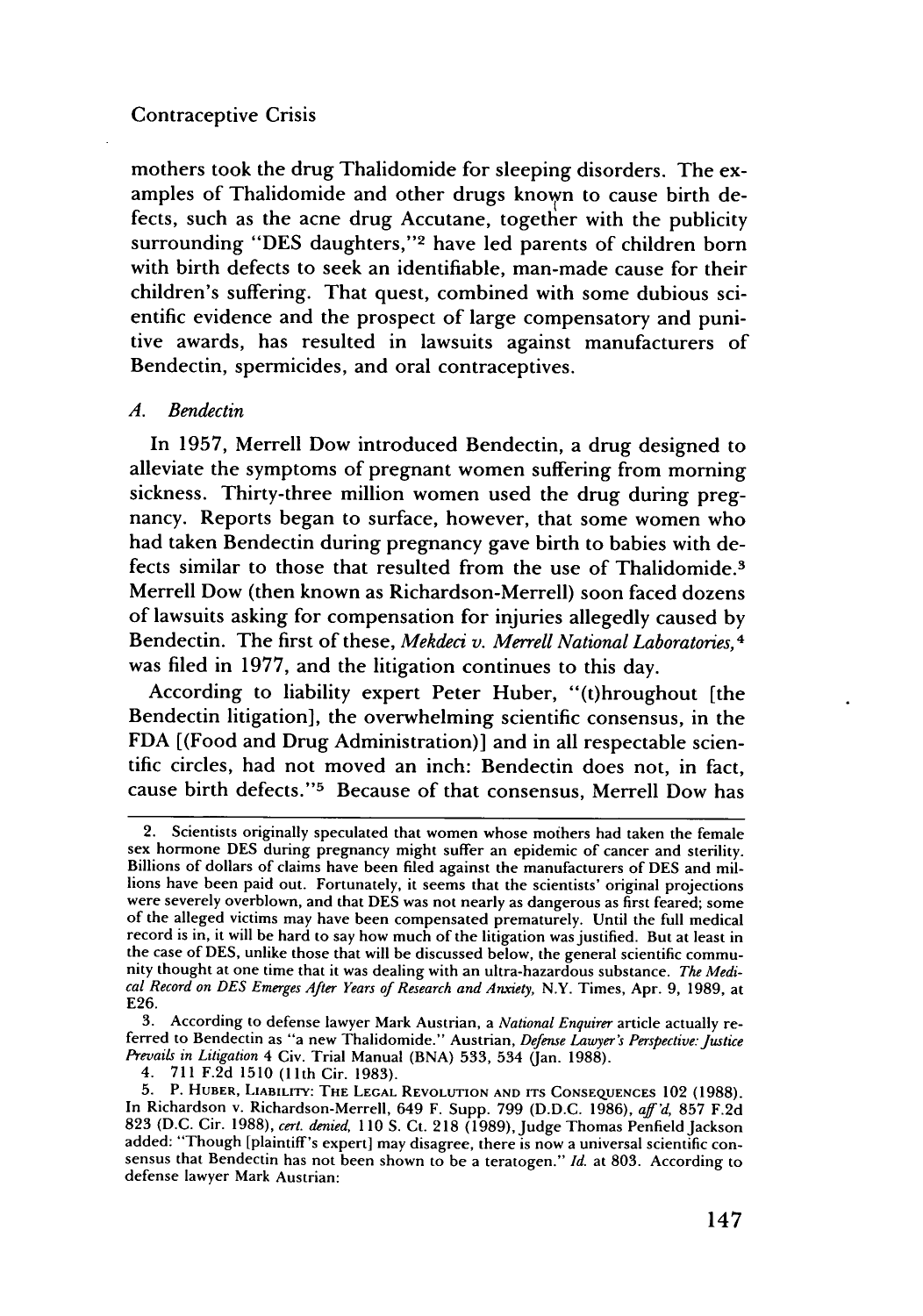been extremely successful in defending the safety of its product in court. Ten judges have granted summary judgment motions in favor of Merrell Dow in Bendectin cases.<sup>6</sup> In another fourteen cases, trials on the merits resulted in judgments for Merrell Dow. <sup>7</sup>

But Merrell Dow has suffered a few losses, as well. In 1983, a Washington, D.C. jury awarded Mary Oxendine compensatory damages of \$750,000 for her birth defects, which the jury attributed to her mother's use of Bendectin. At the request of Merrell Dow, presiding D.C. Superior Court Judge Joseph M. Hannon granted a judgment n.o.v. (notwithstanding the verdict) because he believed that no jury could reasonably find Dow liable for Oxendine's birth

Austrian, *supra* note 3, at 534.

7. Richardson v. Richardson-Merrell Inc., 857 F.2d 823 (D.C. Cir. 1988), *cert. denied,* 110 **S.** Ct. 218 (1989); Hoffman v. Merrell Dow Pharmaceuticals Inc., 857 F.2d 290 (6th Cir. 1988), *cert. denied,* 109 **S.** Ct. 788 (1989); Brock v. Merrell Dow Pharmaceuticals, 874 F.2d 307, reh *g en banc denied,* 884 F.2d 167 (5th Cir. 1989); Mekdeci v. Merrell National Laboratories, 711 F.2d 1510 **(11th** Cir. 1983); Rudell v. Merrell Dow Pharmaceuticals Inc., No. 85-0115-CV-W-5 (W.D. Mo. June 8, 1988) (order); Hill v. Richardson-Merrell Inc., No. C83-74TB (W.D. Wash. June 7, 1988) (jury verdict); Hagaman v. Merrell Dow Pharmaceuticals Inc., No. 84-2202-S (D. Kan. June 6, 1988) (jury verdict); Wilson v.<br>Richardson-Merrell Inc., No. 85-C-540-E (N.D. Okla. Dec. 14, 1987) (order); Rosen v.<br>Richardson-Merrell Inc., No. 82-0513 (E.D. Pa. Feb. Pharmaceuticals Inc., No. 82-0183 (E.D. Pa. July 10, 1986) (mem. and order) (WESTLAW); Bityk v. Richardson-Merrell Inc., No. C-302-225, (Super. Ct. Cal. July 1, 1987) (jury verdict); Cordova v. Philips Roxane Labs, Inc., No. 432656, (Super. Ct. Cal. [Santa Clara Cty.] June 21, 1985) (jury verdict); Cosgrove v. Merrell Dow Pharmaceuticals Inc., No. 17451 (Idaho June 7, 1989) (Westlaw).

Numerous peer-reviewed journal articles and medical tests have been published that review the body of scientific literature on Bendectin. Not one concludes that Bendectin has been shown to cause birth defects. In addition to the [Food and Drug Administration], the World Health Organization and numerous health agencies around the world have made official pronouncements that, in their view, the scientific evidence has not demonstrated an association between Bendectin and birth defects. Not one government agency has concluded that Bendectin does cause birth defects.

<sup>6.</sup> Daubert v. Merrell Dow Pharmaceuticals Inc., No. 84-2013-G (IEG) (S.D. Cal. Nov. 1, 1989) (mem. and order); Ambrosini v. Richardson-Merrell Inc., No. 86-278 (D.D.C. June 30, 1989) (order); Koller v. Richardson-Merrell Inc., No. 80-1258 (D.D.C. May 30, 1989) (order); De Luca v. Merrell Dow Pharmaceuticals Inc., No. 87-226 (GEB) (D.NJ. May 7, 1989) (mem. and order); Hull v. Merrell Dow Pharmaceuticals Inc., 700 F. Supp. 28 (S.D. Fla. 1988); Monahan v. Merrell National Laboratories, No. 83-3108- WD (D. Mass. Dec. 18, 1987) (mem. and order); Lynch v. Merrell National Laboratories, 830 F.2d 1190 (1st Cir. 1987); Hagle v. Mount Clemens General Hosp., No. 83-3300- NM (Mich. Cir. Ct. [Macomb Cty.] Nov. 28, 1989); DePyper v. Merrell Dow Pharmaceuticals Inc., No. 83-303-467 NM (Mich. Cir. Ct. [Wayne Cty.] March 10, 1989) (opinion and order); Thompson v. Merrell Dow Pharmaceuticals Inc., 551 A. 2d 177 (N.J. Super. 1988).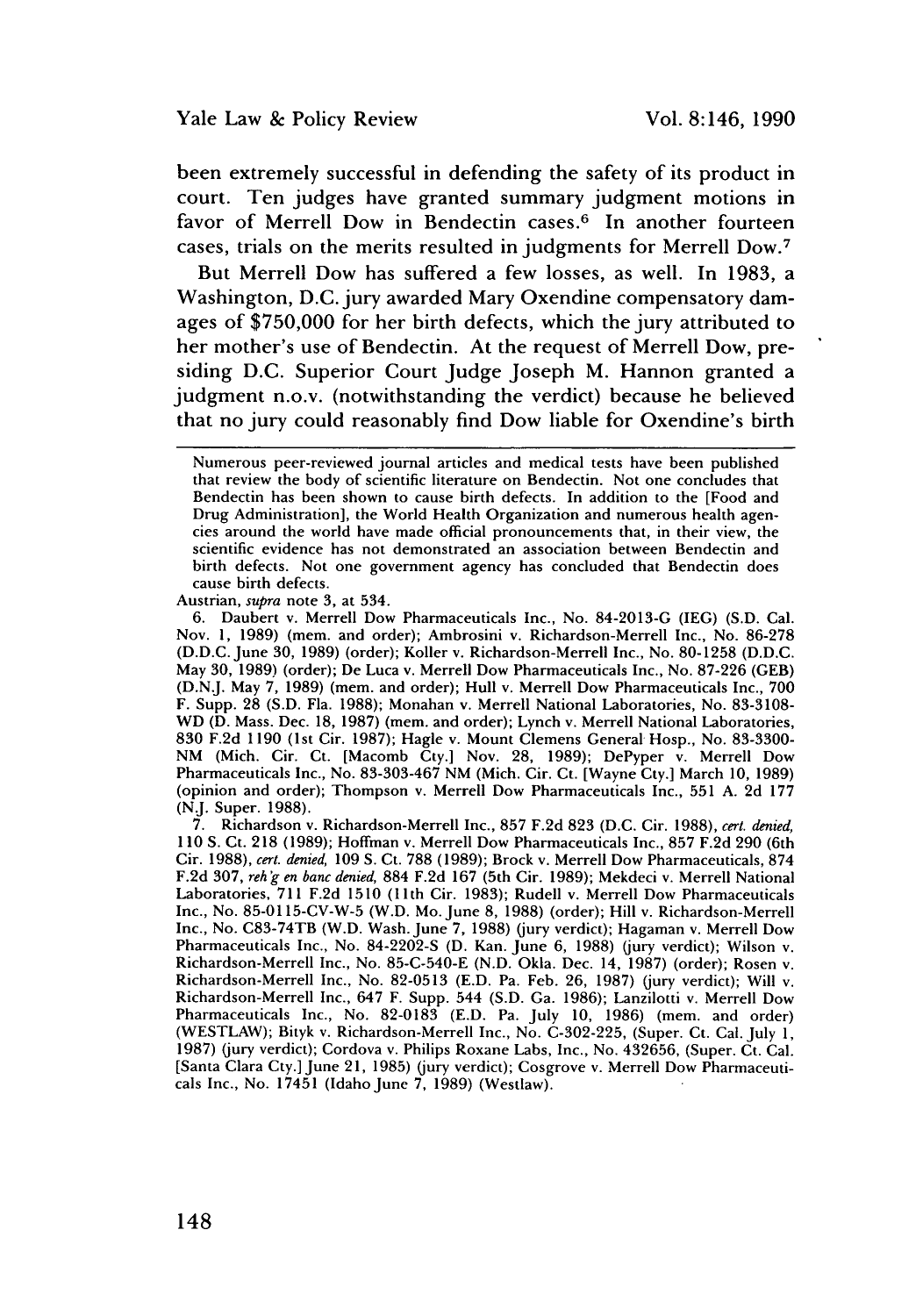defects based on the evidence presented at trial. The plaintiffs appealed; the D.C. Court of Appeals reversed the trial judge and restored the jury's verdict for the plaintiff.8 The case is still in litigation.

Soon after the original *Oxendine* jury verdict, U.S. District Chief Judge Carl B. Rubin of Cincinnati aggregated the approximately 750 pending Bendectin cases and certified the plaintiffs in those cases as a class. Without admitting liability, Dow offered to pay \$120 million to the class on the condition that the settlement would bind all of the plaintiffs. The deal was blocked, however, when the U.S. Court of Appeals for the Sixth Circuit ruled that Judge Rubin had exceeded his authority by forbidding plaintiffs who disliked the settlement offer to opt out of the class.<sup>9</sup>

Merrell Dow then withdrew its settlement offer and proceeded to fight in court with great overall success. Besides *Oxendine,* Merrell Dow has lost only two other Bendectin cases. One of those, however, involved a \$95 million judgment, later reduced to \$20 million. 10 Both cases are presently on appeal.

In 1983, Merrell Dow decided to pull Bendectin off the market because of the costs of litigation and insurance.<sup>11</sup> The most immediate victims of the Bendectin litigation (other than Merrell Dow shareholders) were pregnant women, who lost "their only certifiably safe relief from sometimes debilitating morning sickness."<sup>12</sup> According to the American College of Obstetrics and Gynecology, Merrell Dow's decision to discontinue the production of Bendectin "create[d] a significant therapeutic gap. Nausea and vomiting during pregnancy cannot always be treated by symptomatic means, and in the past year, severe cases have led to serious maternal nutritional as well as other deficiencies."<sup>13</sup>

In the longer term, contraceptive users have lost, as well. The Bendectin litigation has caused pharmaceutical companies to shy

<sup>8.</sup> Oxendine v. Richardson-Merrell Inc., No. 1245-82 (D.C. Super Ct. 1983), rev'd, Oxendine v. Merrell-Dow Pharmaceuticals, 506 A.2d 1100 (D.C. App. 1986), *vacated,* No. 1245-82 (D.C. Super. Ct. Feb. 11, 1988) (mem. order), *rev'd,* 563 A.2d 330 (D.C. App. 1989).

<sup>9.</sup> *In re* Bendectin Products Liability Litigation, 749 F.2d 300 (6th Cir. 1984).

<sup>10.</sup> Ealy v. Richardson-Merrell Inc., No. 83-3504 (D.D.C. June 13 1988) (WESTLAW) (order). The other case is Raynor v. Merrell Dow Pharmaceuticals, No. 83- 3506 (D.D.C. May 20, 1987) (jury verdict).

<sup>11.</sup> Austrian, *supra* note 3, at 534.

<sup>12.</sup> P. HUBER, *supra* note 5, at 162.

<sup>13.</sup> Board of Trustees of the American Medical Association, Report A-88, *Impact of Product Liability on the Development of New Medical Technologies (Resolution 6, A-87)* 11 (1988) (on file with *Yale Law and Policy Review)* [hereinafter AMA Report].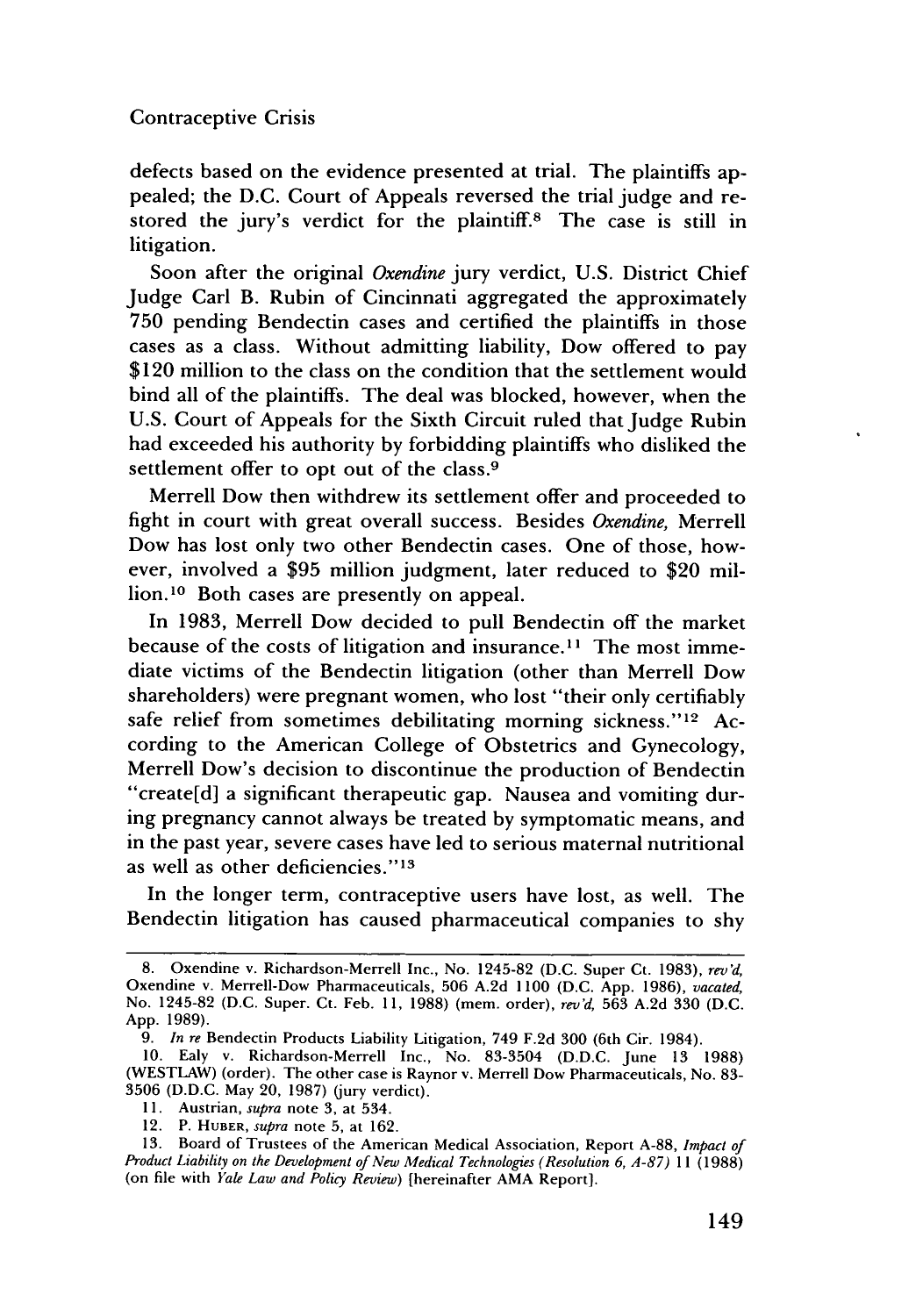#### Yale Law & Policy Review

away from products used during and associated with pregnancy and childbirth. Thus, the Bendectin cases, along with the cases discussed below, have had a chilling effect on the development of new contraceptive technology.

#### *B. Oral Contraceptives*

The first case alleging a causal relationship between the hormonal agents in birth control pills and birth defects came in 1973, *inJorgensen v. Meade Johnson Laboratories.* 14 The plaintiff claimed that her twins' birth defects were caused by their accidental exposure to birth control pills while she was pregnant. The trial court dismissed the case for failure to state a claim, but on appeal the court allowed the case to proceed to trial.1<sup>5</sup>

In 1977, in response to studies that suggested a possible link between accidental use of birth control pills during pregnancy and birth defects,<sup>16</sup> the FDA began to require oral contraceptive manufacturers to warn doctors that progestational agents, contained in oral contraceptives, should not be used by patients during the first four months of pregnancy.<sup>17</sup> Still, no causal relationship between progestational drugs and birth defects had been established.<sup>18</sup>

By 1988, after more extensive studies had been done, the FDA's guidelines for oral contraceptive package inserts for patients stated: There is no conclusive evidence that oral contraceptive use is associ-

ated with an increase in birth defects, when taken inadvertently during early pregnancy. Previously, a few studies had reported that oral contraceptives might be associated with birth defects, but these studies were not confirmed.<sup>19</sup>

The physician package inserts state:

Extensive epidemiological studies have revealed no increased risk of birth defects in women who have used oral contraceptives prior to pregnancy. Studies also do not suggest a teratological effect, particularly insofar as cardiac anomalies and limb reduction defects are concerned, when taken inadvertently during early pregnancy.<sup>20</sup>

During the intervening years, the relationship between oral contraceptives and birth defects was the subject not only of scientific

<sup>14. 483</sup> F.2d 237 (10th Cir. 1973).

<sup>15.</sup> No further published information is available regarding this case.

<sup>16.</sup> H. Dorfman, Junk Science and Hormone Birth Defect Litigation: The Role of the Medical Hypothesis in Product Liability and Regulatory Activities 3-4 (1989) (unpublished manuscript, on file with *Yale Law and Policy Review).*

<sup>17.</sup> *Id.* at 6.

<sup>18. 43</sup> Fed. Reg. 47,178 (Oct. 13, 1978).

<sup>19.</sup> *Quoted in* Dorfman, *supra* note 16, at 7.

<sup>20.</sup> *Quoted in* Dorfman, *id.* at 8.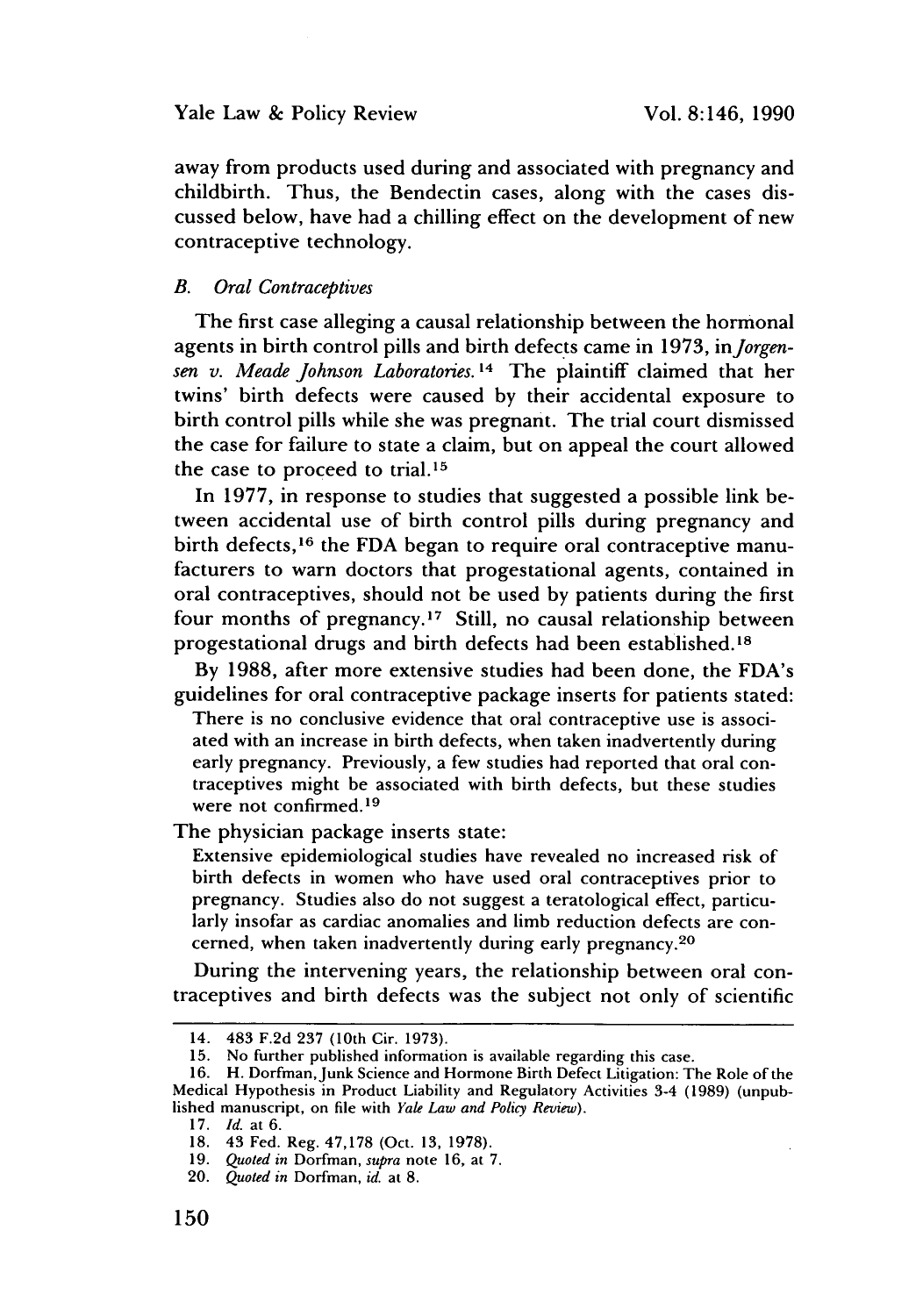inquiry but also of litigation. In *Rubenstein v. Ortho Pharmaceutical Co.,21* the plaintiff alleged that her use of oral contraceptives caused birth defects in her twins. The judge granted summary judgment for the defendant.

There have also been a few cases related to the birth control pill/ birth defect litigation in which plaintiffs have claimed that synthetic progesterone prescribed to avert miscarriage caused birth defects. In *Barson v. Squibb,* 22 a jury awarded an infant plaintiff whose mother had used Delalutin, a progestational drug, during pregnancy \$1.5 million in compensation for "congenital defects." The Utah Supreme Court upheld the verdict,<sup>23</sup> despite the growing scientific consensus that, in the words of an FDA report, "progesterone [and other hormonal drugs] do not appear to have any significant teratogenic potential."<sup>24</sup> Later courts were more vigilant. In 1986, the Fifth Circuit Court of Appeals upheld a grant of summary judgment against a claim that synthetic progesterone caused a pair of twins' heart problems. 25 And, in a replay of the *Barson* case, a New Jersey Superior Court upheld a jury verdict that Delalutin did not cause Jeremy Zweig's birth defects, and held that the trial court was correct not to feel bound by the *Barson* verdict. <sup>26</sup>

#### *C. Spermicides*

Katie Wells was born on July 1, 1981, with tragic birth defects. Her mother sued Ortho Pharmaceutical, claiming that the defects were caused by the company's spermicidal jelly, Ortho-Gynol. She alleged that the spermicide had damaged but not killed the sperm that had impregnated her. Despite "overwhelming scientific evidence that contraceptive gels are not teratogenic,"<sup>27</sup> Judge Marvin Shoob, sitting without a jury, found for the plaintiff.<sup>28</sup>

<sup>21.</sup> No. CV-80-0177 (E.D.N.Y. Dec. 10, 1987) (WESTLAW).

<sup>22. 682</sup> P.2d 832 (Utah 1984).

<sup>23.</sup> *Id.*

<sup>24.</sup> This language is from a 1981 FDA Committee report suggesting modifications to the mandated hormone drug package inserts and warnings. *Quoted in* Dorfman, *supra* note **16,** at 7 n.6.

<sup>25.</sup> Fontenot v. Upjohn Co., 780 F.2d 1190 (5th Cir. 1986).

<sup>26.</sup> Zweig v. Squibb, 536 A.2d 1280 (N.J. Super. 1988).

<sup>27.</sup> AMA Report, *supra* note 13, at 9. *Cf* Brennan, *Causal Chains and Statistical Links: The Role of Scientific Uncertainty in Hazardous-Substance Litigation,* 73 CORNELL L. REV. 469, 517 n.244-45 (listing scientific articles rejecting association between spermicides and birth defects).

<sup>28.</sup> Wells v. Ortho Pharmaceutical Corp., 615 F. Supp. 262 (N.D. Ga. 1985), *aff'd,* 788 F.2d 741, *reh'g denied,* 795 F.2d 89 **(11th** Cir.) (en banc), *cert. denied,* 479 U.S. 950 (1986).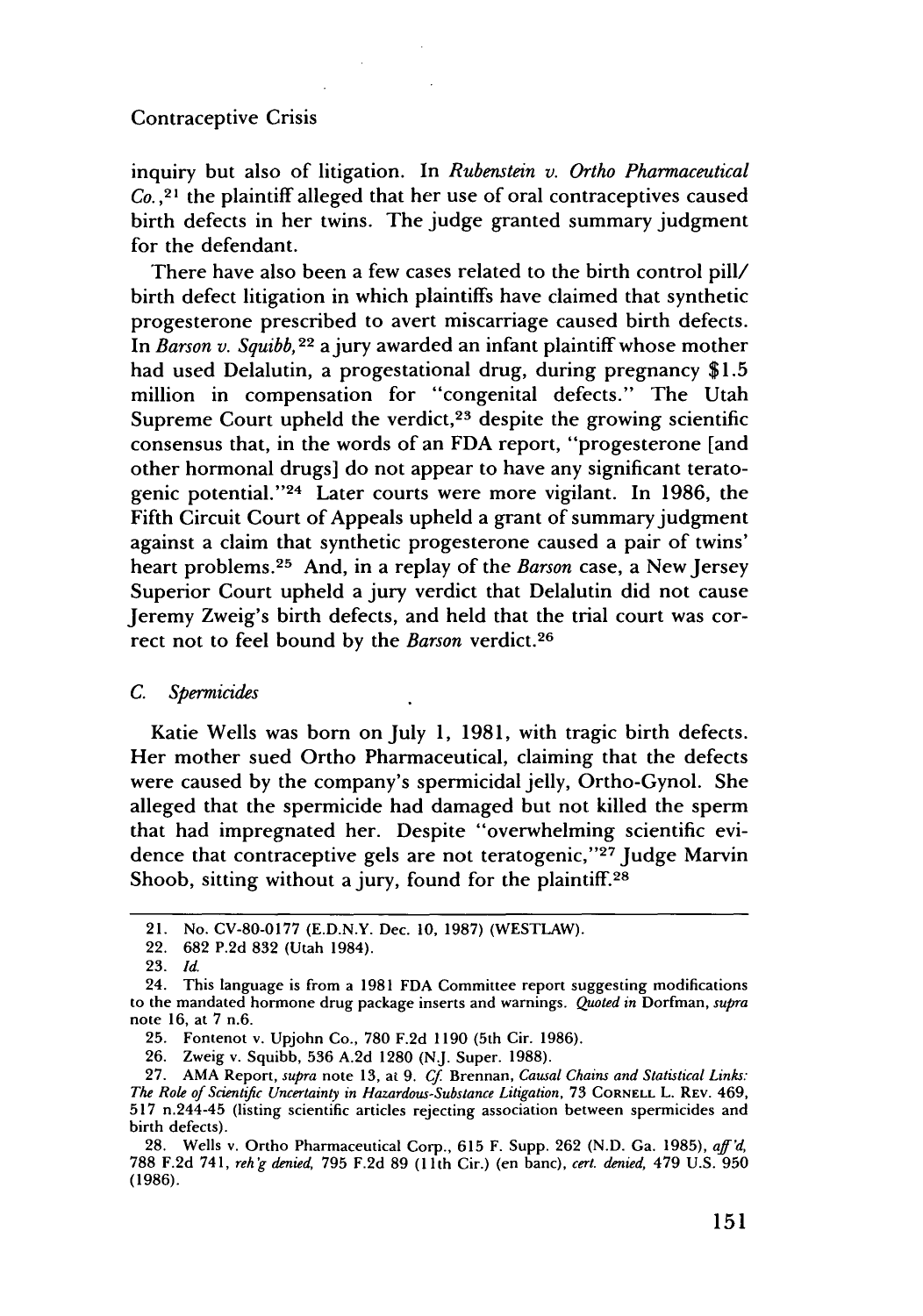Judge Shoob found that the statistical studies offered by experts at trial were inconclusive as to whether the spermicide caused Katie Wells' birth defects. But while the defense had presented much credible evidence that spermicides were safe, the only study provided by the plaintiff showing a relationship between spermicide use and birth defects had been reviewed by the FDA and found inconclusive. 29 One of the researchers for that study appeared at the trial to repudiate its use for proving a link between spermicides and birth defects. Judge Shoob, he said, either did not understand him, or ignored him.<sup>30</sup>

In the end, Shoob based his opinion on his evaluation of the trustworthiness of each expert rather than the scientific evidence. The *New York Times* pointed out that Ortho's witnesses were prominent epidemiologists, but, according to Shoob, were gravely lacking in demeanor and tone.<sup>31</sup> On the other hand, plaintiff's experts, none of whom had any expertise in epidemiology, had "excellent" demeanor.<sup>32</sup>

On appeal by Ortho, the Eleventh Circuit Court of Appeals reduced the award to \$4.7 million but upheld the verdict.<sup>33</sup> The court declared that the plaintiffs were not required to produce scientific studies showing a statistically significant association between spermicides and birth defects, nor to defer to two FDA studies finding no link between spermicides and birth defects.<sup>34</sup> The court said that because Judge Shoob's finding was not "clearly erroneous" it would not reverse.<sup>35</sup>

Ortho appealed to the Supreme Court, but the Court refused to hear the case.<sup>36</sup> At the time, Ortho had "less than a handful" of similar suits pending.<sup>37</sup> According to an Ortho lawyer, those suits "never got anywhere" because the *Wells* case was such a fluke.<sup>38</sup>

<sup>29.</sup> *Contraceptive Jelly-Birth Defect Study Repudiated by its Authors, United Press Int'l, Dec.* 11, 1986 (NEXIS). The FDA had also previously reviewed all the data and concluded that no warning about possible teratogenicity on spermicide packages was necessary. AMA Report, *supra* note 13, at 9.

<sup>30.</sup> *ContraceptiveJelly-Birth Defect Study Repudiated by its Authors, supra* note 29.

<sup>31.</sup> *Federal Judges v. Science,* N.Y. Times, Dec. 27, 1986, at A22.

<sup>32.</sup> Id.

<sup>33.</sup> Wells v. Ortho Pharmaceutical Corp., 795 F.2d 89 **(11th** Cir.), *cert. denied,* 479 U.S. 950 (1986).

<sup>34.</sup> P. HUBER, *supra* note 5, at 103.

<sup>35.</sup> *Wells,* 788 F.2d at 744.

<sup>36.</sup> *Wells,* 479 U.S. 950 (1986).

<sup>37.</sup> Telephone interview with in-house counsel of Johnson & Johnson, July 6, 1989.

**<sup>38.</sup>** *Id.*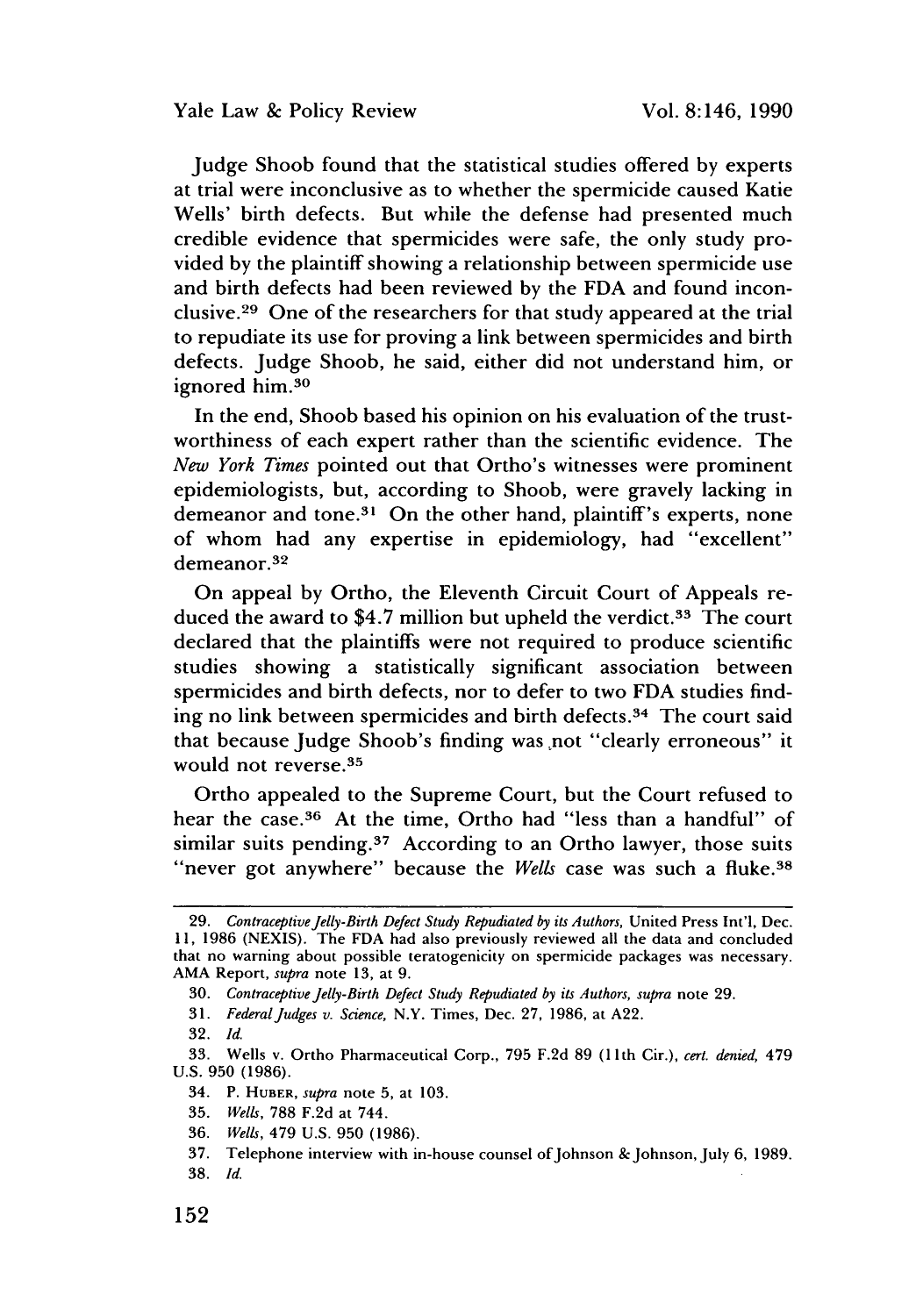Much to the relief of family planning advocates,<sup>39</sup> the absence of further successful lawsuits allowed Ortho and other companies to keep their spermicides on the market. The \$4.7 million ruling was thought to be larger than Ortho's yearly profits from spermicides. <sup>40</sup> A few more successful suits could have driven that product and other spermicides off the market; the active ingredient in Ortho-Gynol gel is Nonoxynol-9, also used in most other foams, gels, condoms, and contraceptive sponges.<sup>41</sup>

In reaction to *Wells,* Drs. James Mills and Duane Alexander of the National Institute of Child Health and Human Development announced: "The . . . decisions are of great concern to the medical community because they indicate that the courts will not be bound by reasonable scientific standards of proof."<sup>42</sup> The decisions were of even greater concern to pharmaceutical companies, which bear the economic costs of such unreasonableness.

#### *D. The Reaction*

In 1980, experts writing in *International Family Planning Perspectives* predicted that "long-acting hormonal rings, vaginal rings, new injectable preparations, postaglandins to induce early abortions, IUDs causing less bleeding and pain, and cervical caps are in advanced field trials with thousands of women, and *should be widely available within the next three to five years.* "<sup>43</sup> Though some of these products are now available in Europe, ten years later not one is available in the United States. No new active ingredients have appeared in the birth control pills sold in the United States since the 1960s.<sup>44</sup> Meanwhile, three new ingredients were introduced in Europe during the 1980s.<sup>45</sup> The RU-486 once a month pill, a non-surgical alternative to traditional abortion, is still unavailable in the United States, despite its availability abroad. No new contraceptive chemical entities have been introduced in the United States since 1968.46 The United

<sup>39.</sup> Shortly after the *Wells* decision, Eve Paul, legal counsel for Planned Parenthood, said, "It would be a tragedy for women if Ortho-Gynol were to be taken away." Lewin, *Contraceptive Suits a Concern,* N.Y. Times, June 10, 1986 at D2, col. 2.

<sup>40.</sup> *Supreme Court Lets Stand Damage Award in Birth Defects Case,* Wash. Post, Nov. 11, 1986, at A3.

<sup>41.</sup> P. **HUBER,** *supra* note 5, at 102-103.

<sup>42.</sup> United Press International, Nov. 6, 1986 (NEXIS).

<sup>43.</sup> Atkinson, Schearer, Harkavy & Lincoln, *Prospects for Improved Contraception,* **INT'L FAM. PLAN.** PERSP., June 1980, at 43 (emphasis added).

<sup>44.</sup> Jerassi, *The Bitter Pill,* 245 **SCIENCE** 356, 357 **(1989).**

<sup>45.</sup> *Id.*

<sup>46.</sup> P. **HUBER,** *supra* note 5, at 155.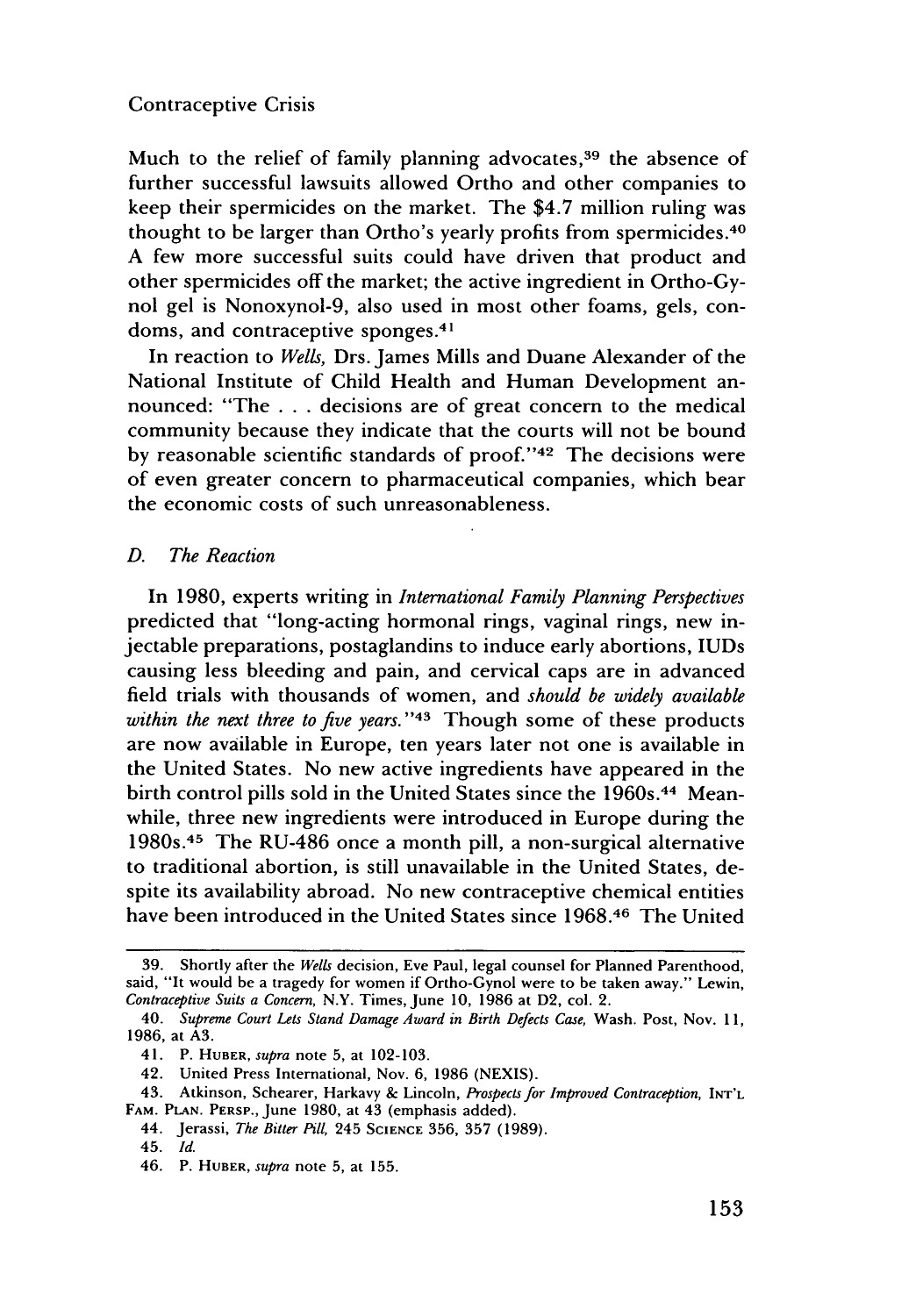States was once the leader in contraceptive technology and research. Yet today, contraceptive research has stalled and only one major company, Ortho Pharmaceutical, continues to invest heavily in birth control technology. <sup>47</sup>

Despite the expectations of the past, birth control options in the United States remain few and unattractive. The greatest victims of the crisis in contraception are teenage girls and older women. The United States has the highest teenage pregnancy and teenage abortion rates in the industrialized world. 48 Over one million American teenagers get pregnant each year,<sup>49</sup> making teenage pregnancy one of America's leading health problems. Women over age thirty-five, for whom birth control pills pose the greatest health risks, often resort to sterilization, which has a small but significant risk of serious complications. 50

Many experts allege that the main cause of the contraception crisis is product liability litigation.<sup>51</sup> The litigation detailed above shows that pharmaceutical companies are not necessarily protected from expensive litigation even when they manufacture what is thought by the scientific community to be a safe and effective product. This places pharmaceutical companies which might otherwise wish to explore new birth control alternatives in an especially vulnerable position. Causal links between a product and birth defects are difficult to prove, but are also difficult to disprove, and when faced with a child stricken with birth defects, jurors and judges might give otherwise dubious claimants the benefit of the doubt. As the Bendectin litigation shows, just a few such verdicts can have a ferocious impact.

Moreover, the manufacturers of Bendectin, birth control pills, and spermicides were insulated from even greater liability because their products had been on the market for a long time, and were therefore able to generate reliable epidemiological studies to back up their safety claims. Because new products do not have such records they are more vulnerable to litigation. A bias against new contraceptive technologies is thus inherent in the system. It is no

<sup>47.</sup> Phillips, *Drug Firms Halting Contraceptive Study,* Chi. Trib., Jan. 8, 1989, § 7, at 1.

<sup>48.</sup> Jerassi, *supra* note 44, at 358.

<sup>49.</sup> Connell, *The Crisis in Contraception,* **TECH.** REV., May-June 1987, at 47-48.

<sup>50.</sup> Tubal ligation is often performed under general anesthesia. *Id.* at 48.

<sup>51.</sup> One family planning expert says that "product liability has brought contraceptive research **...** to a screeching halt, and is reducing already available forms of contraceptives." Galen, *Birth Control Options Limited by Litigation: Whose Fault is it?,* **NAT'L** L.J., Oct. 20, 1986, at 1. See also Jerassi, *supra* note 44, at 357; Phillips, *supra* note 47; Sugarman, *Claims, Not Courts, For Injuries,* L.A. Times, Aug. 28, 1989, Part II at 5.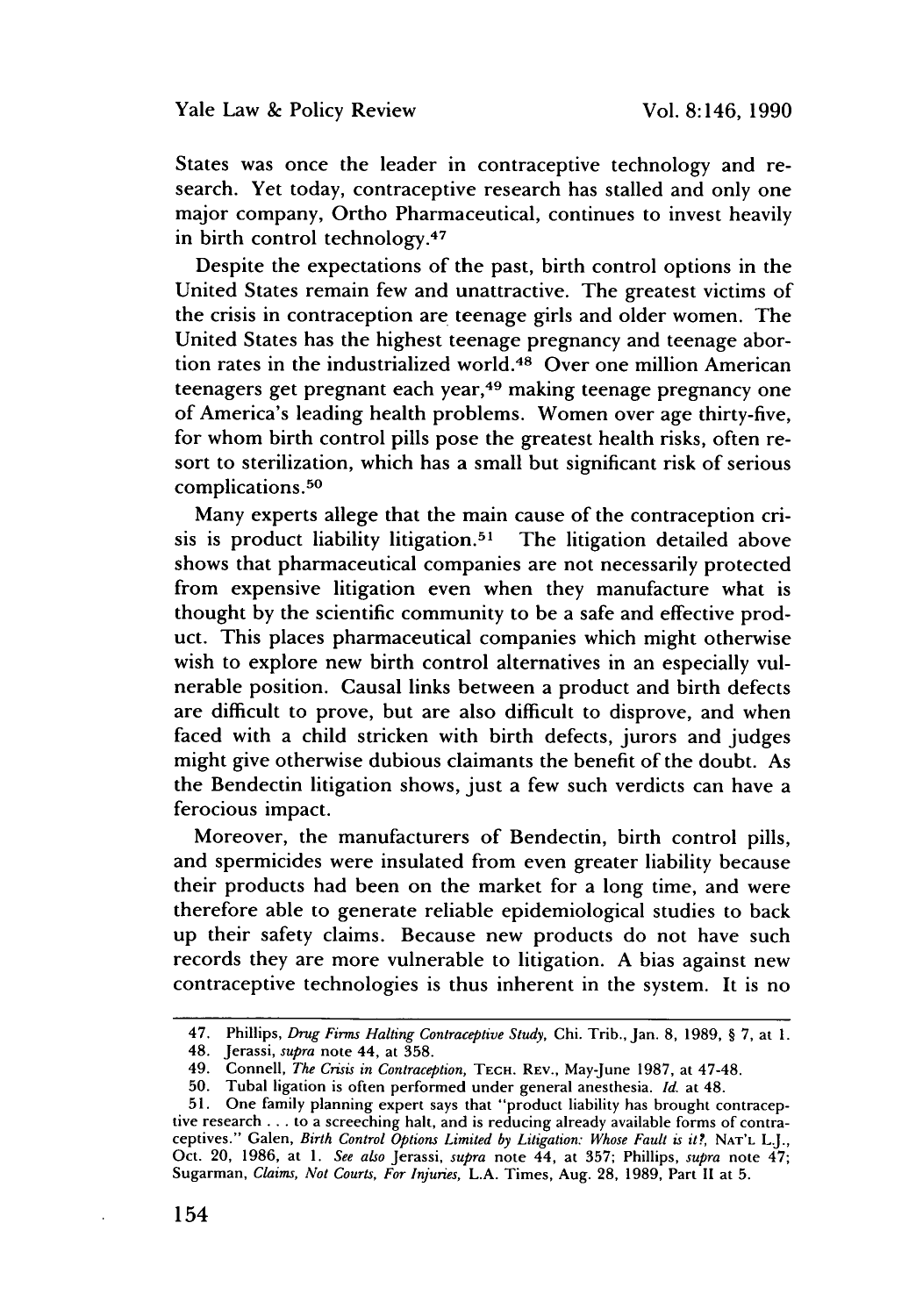wonder that the president of a large pharmaceutical company asks, "[w]ho in their right mind would work on a product today that would be used by pregnant women?"<sup>52</sup>

#### *II. Solutions*

## *A. Judicial Control of Scientific Evidence*

Some judges have made valiant efforts to separate **"junk** science" from legitimate scientific claims in trials involving birth defect causation claims. After some initial setbacks,<sup>53</sup> the momentum clearly seems to be on the side of those judges who insist on strictly scrutinizing the evidence that comes before them.

As mentioned above,<sup>54</sup> D.C. trial court Judge Hannon granted a judgment n.o.v. to the defense in an early Bendectin case. Unfortunately, that decision was overruled.<sup>55</sup> Judge Thomas Penfield Jackson was more successful in *Richardson v. Richardson-Merrell.* He banned the plaintiffs from presenting any statistical or scientific evidence absent a showing of statistical significance. 56 When the jury returned with a verdict for the plaintiffs in the amount of **\$1,160,000,** Judge Jackson granted a motion for a judgment n.o.v. in favor of the defendant.<sup>57</sup> On plaintiff's appeal, a unanimous panel of the United States Court of Appeals for the District of Columbia upheld Judge Jackson's decision, finding that the plaintiffs had not carried their evidentiary burden.<sup>58</sup> In a rare show of ecumenicism on the D.C. Circuit, the opinion of Judge Robinson, a liberal, was joined **by** two conservative members of the **D.C.** Circuit, Judges Laurence Silberman and Douglas Ginsburg. The Supreme Court refused to hear the case on appeal.<sup>59</sup>

- **57.** Richardson v. Richardson-Merrell Inc., 649 F. Supp. **799 (D.D.C. 1986).**
- **58.** Richardson v. Richardson-Merrell, Inc., **857 F.2d 823 (D.C.** Cir. **1988).**
- **59.** Richardson v. Richardson-Merrell, Inc., **110 S. Ct. 218 (1989).**

**<sup>52.</sup>** Huber, *Litigation Thwarts Innovation in the U.S.,* Sci. AM:, March **1989,** at 120.

**<sup>53.</sup>** *See, e.g.,* Lanzilotti v. Merrell Dow Pharmaceuticals, No. **82-0183 (E.D.** Pa. July **10, 1986)** (mem. and order) (WESTLAW) (judge denied defendant's motion for directed verdict in Bendectin case); Ramirez v. Richardson-Merrell, No. **85-1504 (E.D.** Pa. Sept. 4, **1986)** (mem. and order) (WESTLAW) (judge denied plaintiff's motion for summary judgment in Bendectin case). The *Ramirez* plaintiffs later withdrew their claim with prejudice.

<sup>54.</sup> *Supra* note **7** and accompanying **text.**

**<sup>55.</sup>** *Supra* note **8** and accompanying text.

**<sup>56.</sup>** Richardson v. Richardson-Merrell, No. **83-3505 (D.D.C.** June **9, 1986)** (order). *See also* Koller v. Richardson-Merrell Inc., No. **80-1258,** mem. op. at **I (D.D.C.** Feb. **25, 1983)** (statistical confidence level of **95%** needed for admittance).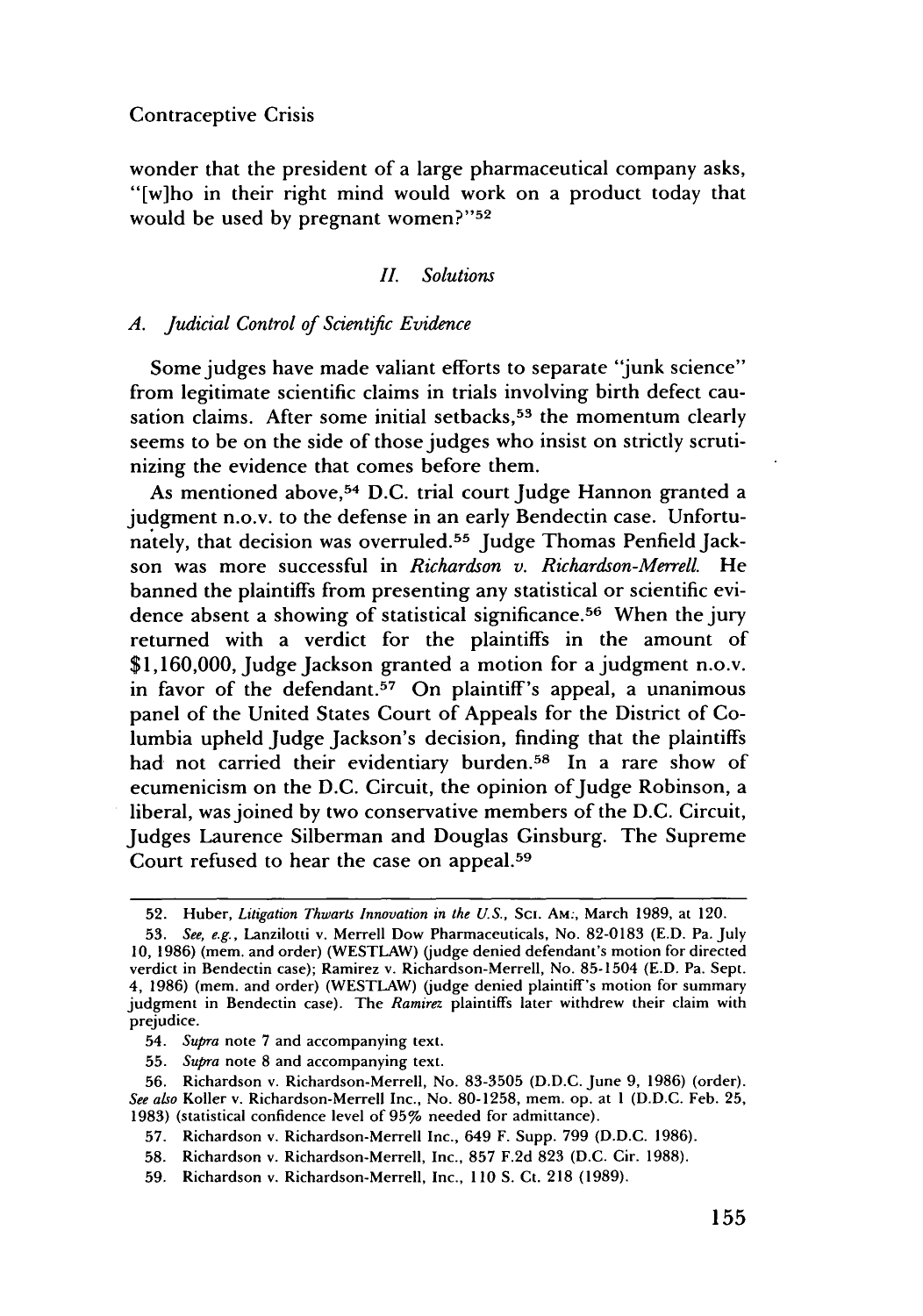In the In re *Bendectin* class action case,<sup>60</sup> Judge Rubin banned the word "Thalidomide" and visibly deformed children from the courtroom to prevent the plaintiffs from playing on the jury's fears and sympathies. He also "trifurcated" the trial, asking the jurors first to decide whether Bendectin caused birth defects. If they had answered "yes," a second trial would have followed to determine liability, and then a third to determine damages. This was to prevent a situation in which damages could be awarded out of sympathy without a finding of causation.<sup>61</sup> After listening to nineteen experts, the jury found that Bendectin did not cause the birth defects, making the issue of liability moot. The Sixth Circuit Court of Appeals upheld that verdict despite challenges to Rubin's unorthodox methods.<sup>62</sup> The plaintiffs made a final appeal to the U.S. Supreme Court, but the Court let the verdict for the defense stand.<sup>63</sup>

Another Bendectin case, *Lynch v. Merrell-National Laboratories, 64* became a powerful precedent for judges to exclude expert scientific evidence that had not been subject to rigorous peer review, 65 as well as testimony regarding human birth defects based on studies of animals. In proceedings below, the trial court had granted summary judgment for the defense on both causation and collateral estoppel grounds. If the collateral estoppel decision had been upheld, it could have set a precedent barring all future Bendectin claims. The appeals court overturned the grant of estoppel, though it upheld the summary judgment ruling on the causation issue.<sup>66</sup>

The plaintiffs' case in *Lynch* had been based on a reanalysis by Dr. Shanna Swan of the data used in a study conducted by the Center for Disease Control [CDC]. Dr. Swan came to a different conclusion than the CDC, but the court rejected her conclusions, writing:

Swan's study has never been refereed or published in a scientific journal or elsewhere. We are informed of it only by the defendant's excerpts. On the basis of what we have, it could not form the foundation

64. 646 F. Supp. 856 (D. Mass. 1986).

<sup>60.</sup> *In re* Richardson-Merrell, Inc. "Bendectin" Prod. Litig., 624 F. Supp. 1212 (S.D. Ohio 1985), af'd, 857 F. 2d 290 (6th Cir. **1988),** *cert. denied,* 109 S. Ct. 788 (1989).

<sup>61.</sup> This happened at the trial level in Mekdeci v. Merrell Nat'l Laboratories, N. 77-<br>225-ORL-CIV-Y (M.D. Fla., Mar. 21, 1980) (jury verdict). The trial court then ordered a retrial, which was won by the defendants and upheld on appeal. *See Mekdeci*, 711 F.2d 1510 **(11th** Cir. 1983).

<sup>62.</sup> *In re* Richardson-Merrell, 857 F. 2d 290 (6th Cir. 1988).

<sup>63. 109</sup> S. Ct. 788 (1989).

<sup>65.</sup> *See also Brock,* 874 F.2d at 313 ("courts must **...** be especially skeptical of medical and other scientific evidence that has not been subjected to thorough peer review.").

<sup>66.</sup> Lynch v. Merrell-National Laboratories, 830 F.2d 1190 (1st Cir. 1987). The court pointed out that in an "opt-out" case, Judge Rubin himself refused to give estoppel effect to his prior ruling in favor of the defendant. *Id.* at 1193.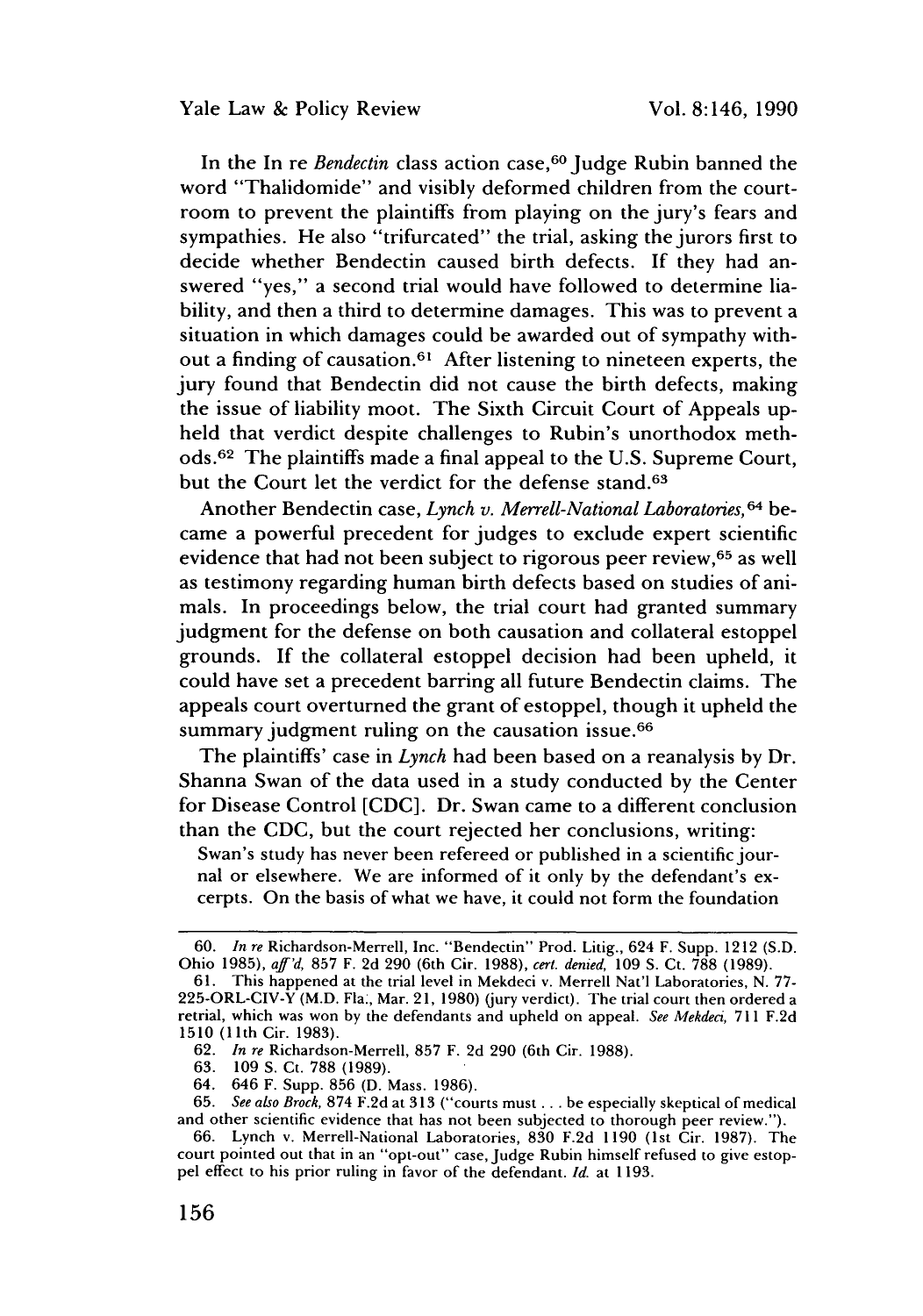for an expert opinion challenging the scientific consensus and making the issue of causation a factual question to be decided by the jury. $67$ 

Moreover, the *Lynch* appeals court also upheld the trial court's exclusion of in vivo and in vitro animal studies and studies of "chemically analogous drugs," because these studies were not of a type reasonably relied upon by experts on the causation of birth defects.

Most recently, in *Brock v. Merrell Dow Pharmaceuticals.*<sup>68</sup> the Fifth Circuit Court of Appeals overturned a jury verdict in favor of a Bendectin plaintiff. The court held that "unproven medical speculation lacking any sort of consensus," such as plaintiff's case in *Brock,* has no probative value.<sup>69</sup> In denying a petition for rehearing, the court warned that judges should "be especially vigilant in scrutinizing the basis, reasoning and statistical significance" of epidemiological studies. <sup>70</sup>

Unfortunately, extreme vigilance by judges is not always enough. If an "expert" of dubious expertise is theatrically skilled and persistent, she may well be able to fool even conscientious judges and jurors, who, because of their general ignorance of scientific technique, are susceptible to well-presented quackery. The frustration judges feel in having to police the scientific profession was summed up by Judge Glasser in *Rubinstein v. Ortho.*<sup>71</sup> Disturbed by what he considered to be a lack of professional ethics on the part of some witnesses at the trial, Judge Glasser thundered:

Perhaps the time has come for a vigorous discussion and examination of the problem by professional schools, bar associations and learned societies with a view towards re-examining the criteria for qualifying an expert witness and developing stringent protocols and ethical guidelines by which the testimony of such witness may be governed.<sup>72</sup>

#### *B. The FDA*

Because of the difficulties involved in requiring judges and juries to sort through contradictory expert scientific testimony, some observers have advocated removing the process from the tort system completely. One suggested approach would give the FDA sole and

<sup>67.</sup> *Id.* at 1195. *But see* Rudell v. Merrell Dow Pharmaceuticals Inc., No. 85-0115-CV-W-5 (W.D. Mo. Feb. 19, 1987) ("The jury can decide how much credence to give to any or all of the reports.").

<sup>68. 874</sup> F.2d 307, *petition for reh 'g denied,* 884 F.2d 166, *reh g en banc denied,* 884 F.2d 167 (5th Cir. 1989) (per curiam).

<sup>69.</sup> *Id.* at 316.

<sup>70. 884</sup> F.2d at 166.

<sup>71.</sup> No. CV-80-0177 (E.D.N.Y. 1988) (WESTLAW).

<sup>72.</sup> *Id.*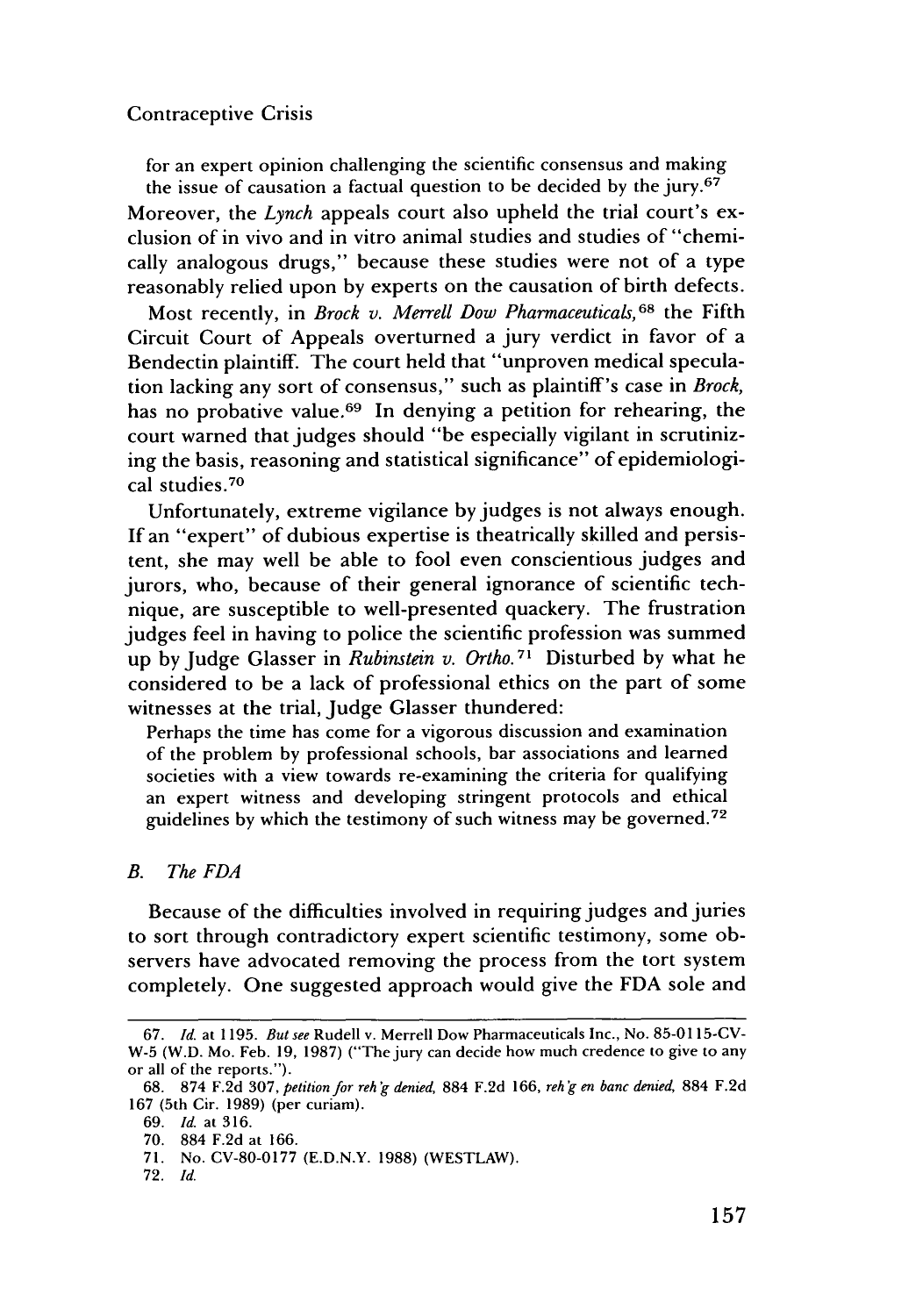final responsibility to determine which products are safe and may be marketed.<sup>73</sup> FDA approval would immunize products from suit by alleged victims.

While theoretically plausible, this solution suffers from practical problems. The FDA, like other regulatory agencies, is prone to "capture" by the interests it is supposed to regulate. Companies with the right political connections might convince the FDA to look the other way as they introduced unsafe products, in the same way that some members of the Savings and Loan. industry used their congressional allies to prevent an early investigation into their fraudulent and reckless practices.<sup>74</sup> Victims of drugs that came to market in such a manner would be as legally helpless against the drug companies as taxpayers are against the S&Ls.

While the FDA might be lax in some cases, it is perhaps even more likely to be too cautious overall. Already, along with the liability situation, the FDA's cumbersome, expensive and time-consuming approval process is cited as a major factor in discouraging contraceptive research.<sup>75</sup> The reason behind the FDA's overcautiousness is clear: if the agency allows a drug such as Thalidomide to be marketed without being absolutely certain of its safety, the agency will be blamed for its sin of commission if the product causes harm. If, on the other hand, the FDA delays the approval of a safe drug, the victims of its sin of omission are invisible and the agency suffers few repercussions.<sup>76</sup>

If the FDA had sole authority to determine the safety of drugs, and victims had no legal recourse, the agency would be pressured to make its approval process even stricter and more Byzantine. Such a turn of events would further curtail contraceptive research and development. <sup>77</sup>

<sup>73.</sup> *See Olson,Judge Bork, Contraceptives, and Liability Reform,* Manhattan Inst. for Pol'y Res. Civ. Just. Memo 3 (Sept. 22, 1987) (judges should defer to the FDA in deciding whether a product is safe).

<sup>74.</sup> *See, e.g.,* Carlson *\$1 Billion Worth of Influence: How a Shaky Businessman Put Five Senators in His Corner,* TIME, Nov. 6, 1989, at 27.

<sup>75.</sup> Jerassi, *supra* note 44, at 357; Hansen, States News Service, July 20, 1989 (NEXIS).

<sup>76.</sup> This situation is changing with the development of a large, vocal gay community which has pressured the FDA to change its procedures in the case of AIDS drugs. See, *e.g.,* Groopman, *Rxfor the FDA: Breaking the Drug Approval Loeam,* NEW **REPUBLIC,** Feb. 13, 1989, at 17 (gay activists have teamed with traditional "right-wing" advocates of reform to form a powerful coalition in favor of overhauling the current drug approval process).

<sup>77.</sup> Some critics might argue that there is no such thing as "overdeterrence" when it comes to preventing birth defects, and that it is perhaps worth limiting women's reproductive options in order to prevent such tragedies. But the availability of safe and effective contraceptives also prevents birth defects. For example, as discussed earlier in this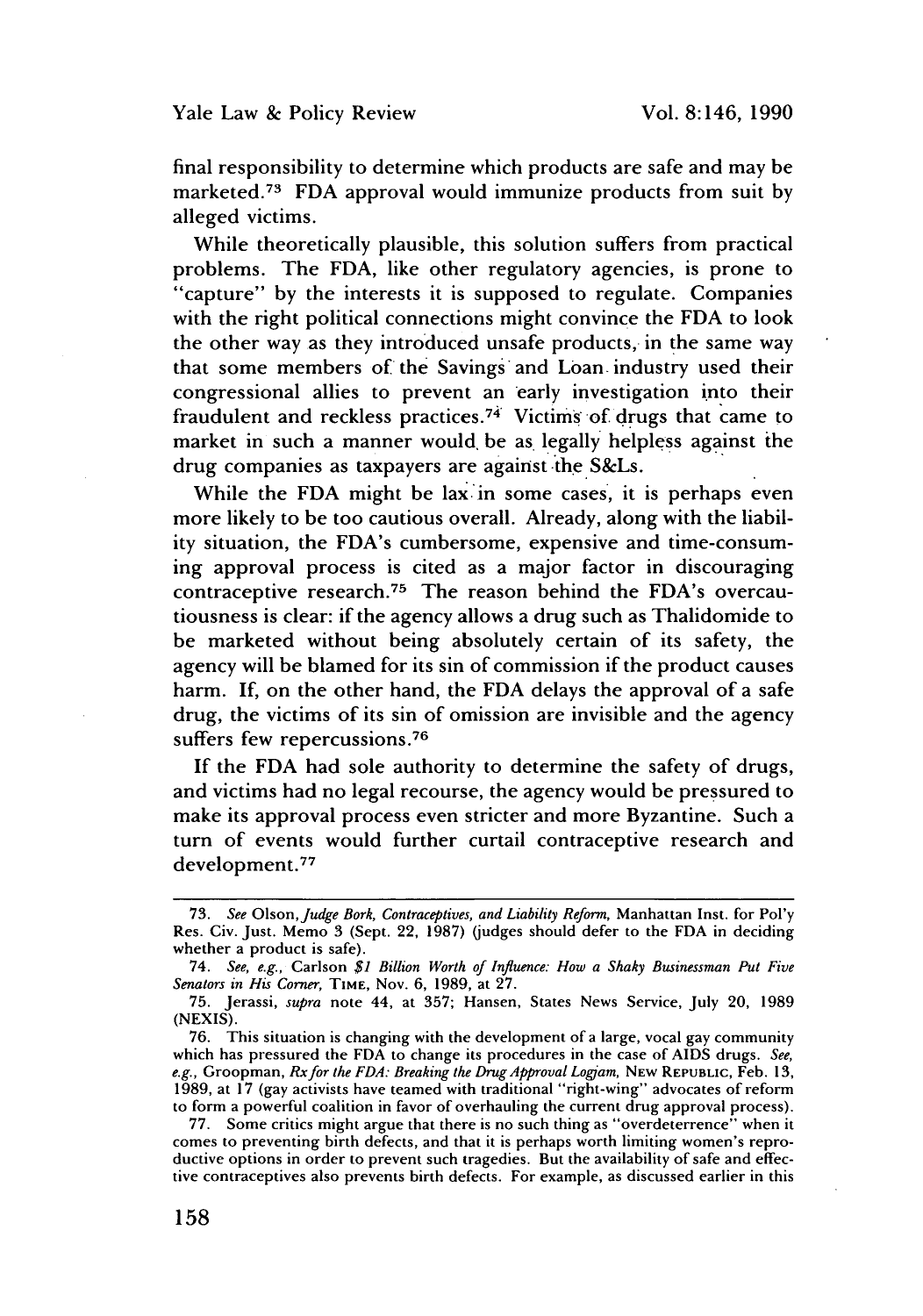#### *C. Neocontract*

The best way to attack the birth defect litigation crisis is not to have a solution imposed from above, but to allow the marketplace to solve the problem through contract. Peter Huber has suggested replacing the tort system in birth defect cases with a system of "neocontract."<sup>78</sup> Manufacturers of products used by pregnant women, such as the products discussed above, would include an insurance package with every dose of their product. The company would agree to pay, for example, \$1 million per birth defect caused by its product. In return, the purchaser would agree in advance not to sue. The expense of the tort system would be replaced by a relatively efficient "no-fault" system.

This proposal works well when applied to situations in which the chains of causation are relatively clear. In such cases, compensation must be paid in any event, and neo-contract is the most efficient way of delivering the compensation. But the main problem in the litigation discussed in this Current Topic is that providers of products used by pregnant women must engage in expensive litigation over birth defect claims against products that are safe and effective and could not have caused the alleged injury.

If Huber's proposal were applied unmodified to that litigation, a no-fault system would have to be established through which all babies born with birth defects could be compensated for their injuries by pharmaceutical companies. Since three to six percent of all babies are born with severe birth defects, giving contraceptive or Bendectin purchasers *carte blanche* to receive compensation if their babies are born with injuries would quickly either bankrupt the producers or put the price of the product well out of the reach of the average consumer.

However, Huber's proposal could be modified slightly to avoid this problem. His proposal for *ex ante* agreement to compensate injured children for the defects they suffer could be combined with a stipulation that the company and parents of the alleged victim submit to arbitration before a panel of "judges" knowledgeable about the issue at hand to determine whether the birth defects were more

Current Topic *(supra* notes 48-50 and accompanying text), older women and teenagers are especially victimized by the contraceptive crisis. These women also give birth to a higher percentage of babies with birth defects than other women. By limiting the availability of contraceptives, overdeterrence by the FDA would probably lead to a large increase in the number of babies born with birth defects.

<sup>78.</sup> P. HUBER, *supra* note 5, at 196-97. *See* id. at 190-206 for a broad discussion of "neo-contractual" solutions to tort problems.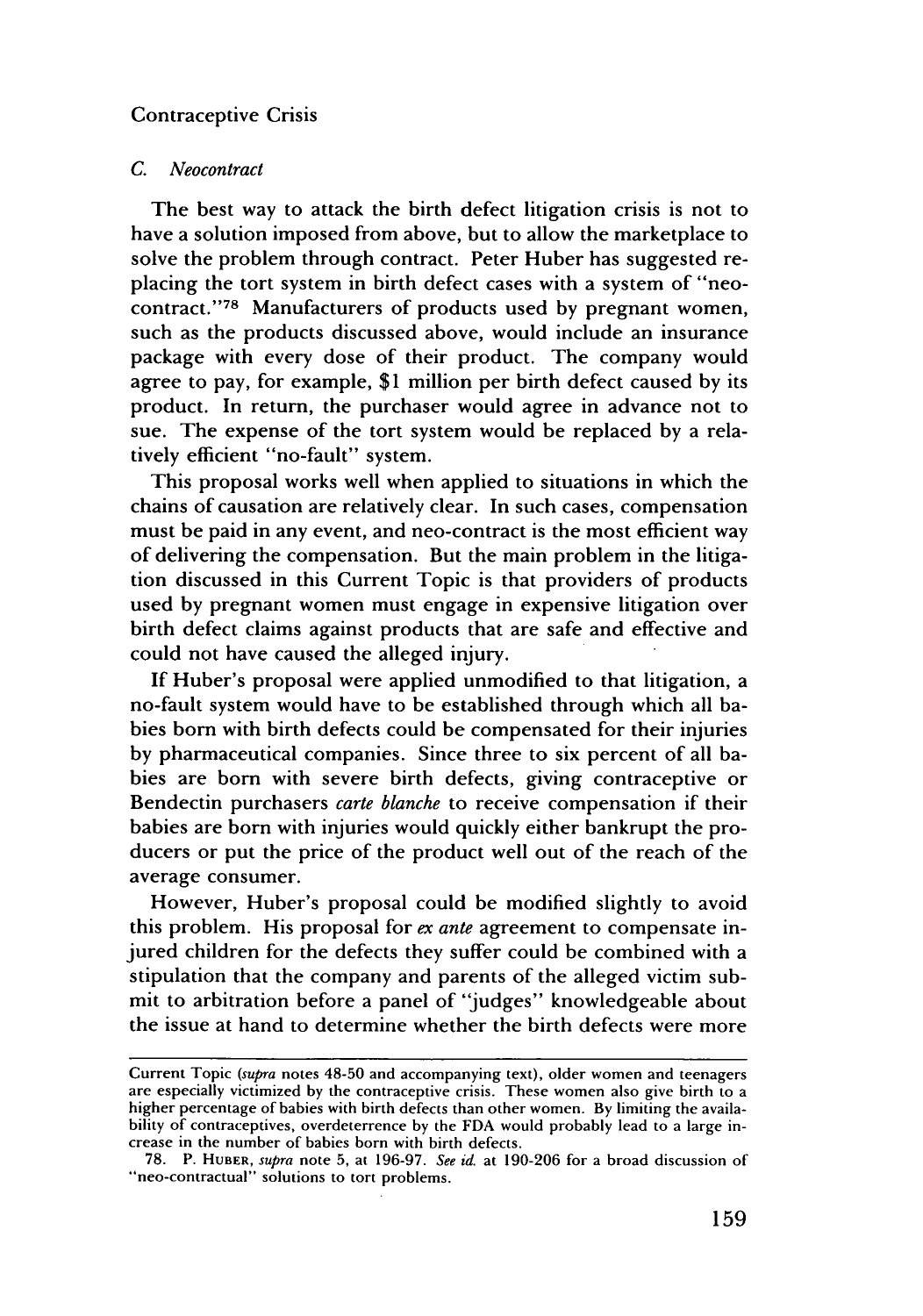probably than not caused by the product. In cases where the evidence was as yet inconclusive, the panel could require the company to put aside in a trust enough assets, either in cash or in insurance policies, to pay the claim in the future. If it turned out that the product was safe and effective, the assets would revert to the company.

Selection of an expert panel in a manner agreeable to both parties is problematic. A system similar to jury selection, with each side being allowed to veto prospective judges, might solve the problem. A clause added to the contract requiring both sides to be "reasonable" in using the veto power would make refusal by either party to accept acknowledged scientific experts grounds for a breach of contract suit. A British-style "loser pays" system would discourage frivolous litigation over this issue. <sup>79</sup>

The proposal outlined above is not intended to describe the exact contours of the contracts that would evolve if *ex ante* contract were adopted. Innovation among producers in a competitive market situation would lead to a more efficient system of settling birth defect litigation through contract than anything a "central planner" such as the author of this Current Topic could invent.80

The major barrier to implementation of some type of neocontractual program is the American legal system's current hostility to contractual solutions to tort issues.8' Contracts between individuals and large companies are routinely voided on the grounds of "unequal bargaining power," "unconscionability," "public policy" and other such judicial doctrines. If companies tried to avoid liability to true victims of defective products through neocontract, the courts almost certainly would refuse to enforce those contracts in an effort to protect the rights of assumedly ignorant consumers. But if the contracts guaranteed significant and fair compensation to victims who could trace their injuries to oral contraceptives or morning sickness medication in a scientifically acceptable manner, then the

<sup>79.</sup> *See infra §* **III(D).**

**<sup>80.</sup>** *See generally* F. HAYEK, THE **FATAL CONCEIT:** THE ERRORS **OF SOCIALISM (1989)** (major error of many modern thinkers is their desire to plan the economy from above using inherently limited human reason and knowledge rather than letting the greatest repository of economic knowledge, the free market, make economic decisions).

**<sup>81.</sup>** *See infra § III(D). See generally,* P. HUBER, *supra* note 5; G. GILMORE, THE **DEATH** OF **CONTRACT** (1974). Walter Olson of the Manhattan Institute points out the irony in the fact that at about the same time the Supreme Court guaranteed the right to use contraception in *Griswold v. Connecticut,* 381 U.S. 479 (1965), other judicial decisions were eviscerating the traditional distinction between tort and contract law, with the result that available contraceptive technology has barely progressed. Personal communication with Walter Olson, Senior Fellow, Manhattan Institute (Aug. 24, 1989).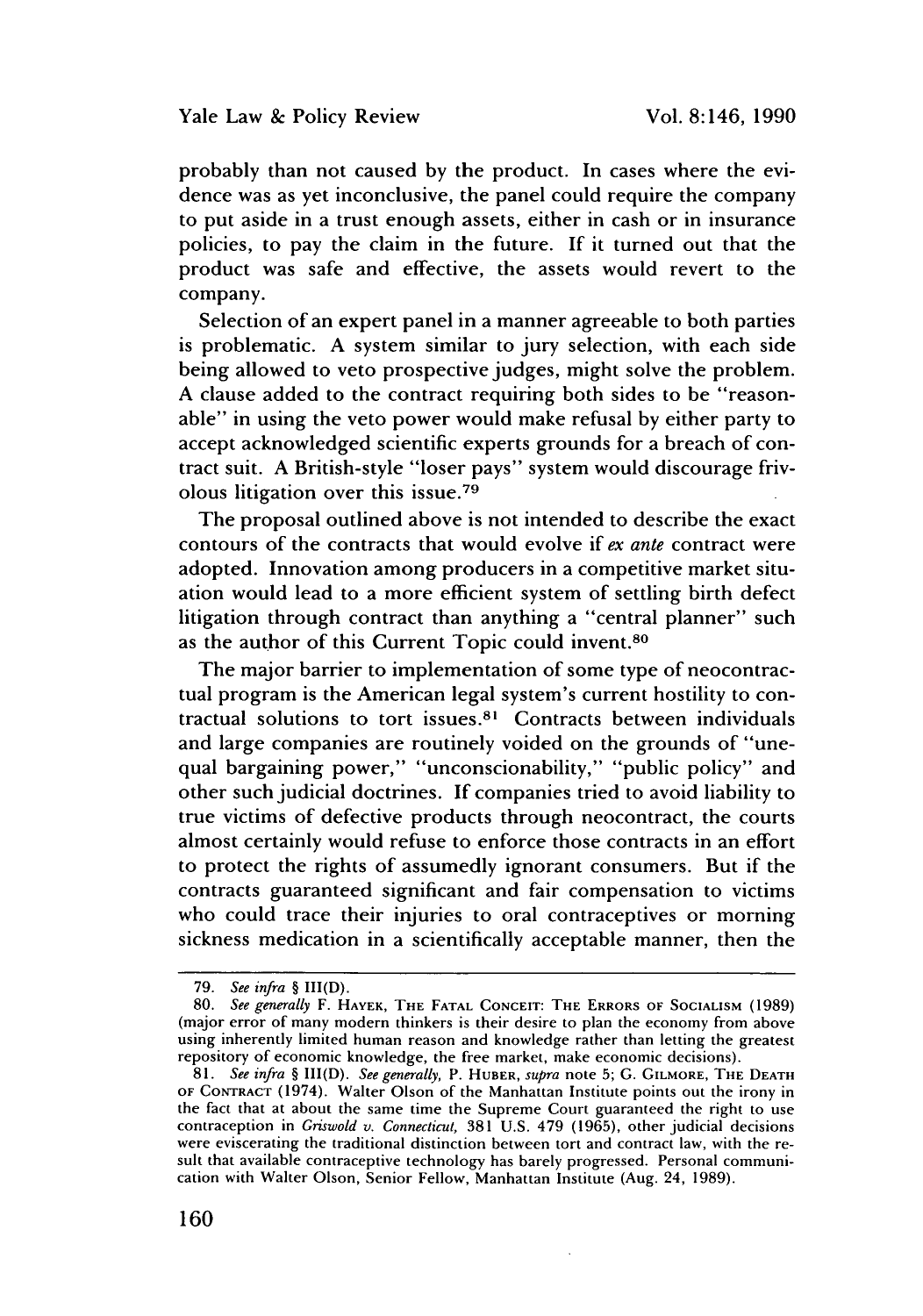only people who could reasonably object would be the products liability bar, which collects a large portion of the money presently spent on toxic tort suits.

#### *D. Loser Pays*

Whether or not a neocontractual solution is adopted, the current fee system should be replaced with a British style "loser pays" system.<sup>82</sup> Such a rule would preserve the ability of impoverished plaintiffs to acquire legal assistance, but only if their lawyers thought they had a respectable chance to win.<sup>83</sup> Currently, because there is no penalty when they lose a case except for wasted time and effort, plaintiffs' lawyers have every incentive to file dozens of lawsuits against safe and effective products in the hopes of winning one or two huge judgments, or of coercing a large settlement from a company seeking to avoid the costs and negative publicity of protracted litigation.<sup>84</sup>

#### *III. Conclusion*

The results of our current system are quite clear **-** a few random plaintiffs and their lawyers share hundreds of thousands, even millions, of dollars. Meanwhile, others do without new contraceptive technologies, and old, safe technologies such as Bendectin are no longer available to those who need them. Under the system **I** propose, the spermicide, Bendectin, and oral contraceptive litigation would have been settled *ex ante* **by** contract and never reached the courtroom. It is unlikely that the manufacturers of these products would have paid out any money in claims, and litigation costs would have been minimal. Yet, true victims of genuinely unsafe products,

**<sup>82.</sup>** For more on fee-shifting and related issues, see Katz, *Measuring the Demand for Litigation: Is the English Rule Really Cheaper?,* **3 J. LAw EcON. &** ORG. 143 **(1987);** Priest, *Regulating the Content and Volume of Litigation: An Economic Analysis, I* **SuP. CT.** EcON. REV. **163 (1982);** Shavell, *Suit Settlement and Trial: A Theoretical Analysis Under Alternative Methods for the Allocation of Legal Costs, 11. Legal Studies* **55 (1982); 47J. LAw & CONTEMP. PROBS.** (Winter 1984) (special issue on fee-shifting).

**<sup>83.</sup>** Indeed, a loser-pays system might even enhance the opportunities of true victims, as the losing party could be forced to pay the other side's experts' fees. Currently, some valid but not overly remunerative claims are not brought because the plaintiffs' lawyers do not want to expend large sums of unrecoverable money on experts. In such cases, the company that caused the damage knows that it can escape liability for the injuries it caused if it refuses to settle.

<sup>84.</sup> **A** perfect **example** of this phenomenon is the protracted Bendectin litigation, which Merrell Dow offered to settle for \$120 million, and through which a few plaintiffs and their attorneys have won millions of dollars in judgments while the rest have left the courtroom empty-handed. *See supra* notes **3-13** and accompanying text.